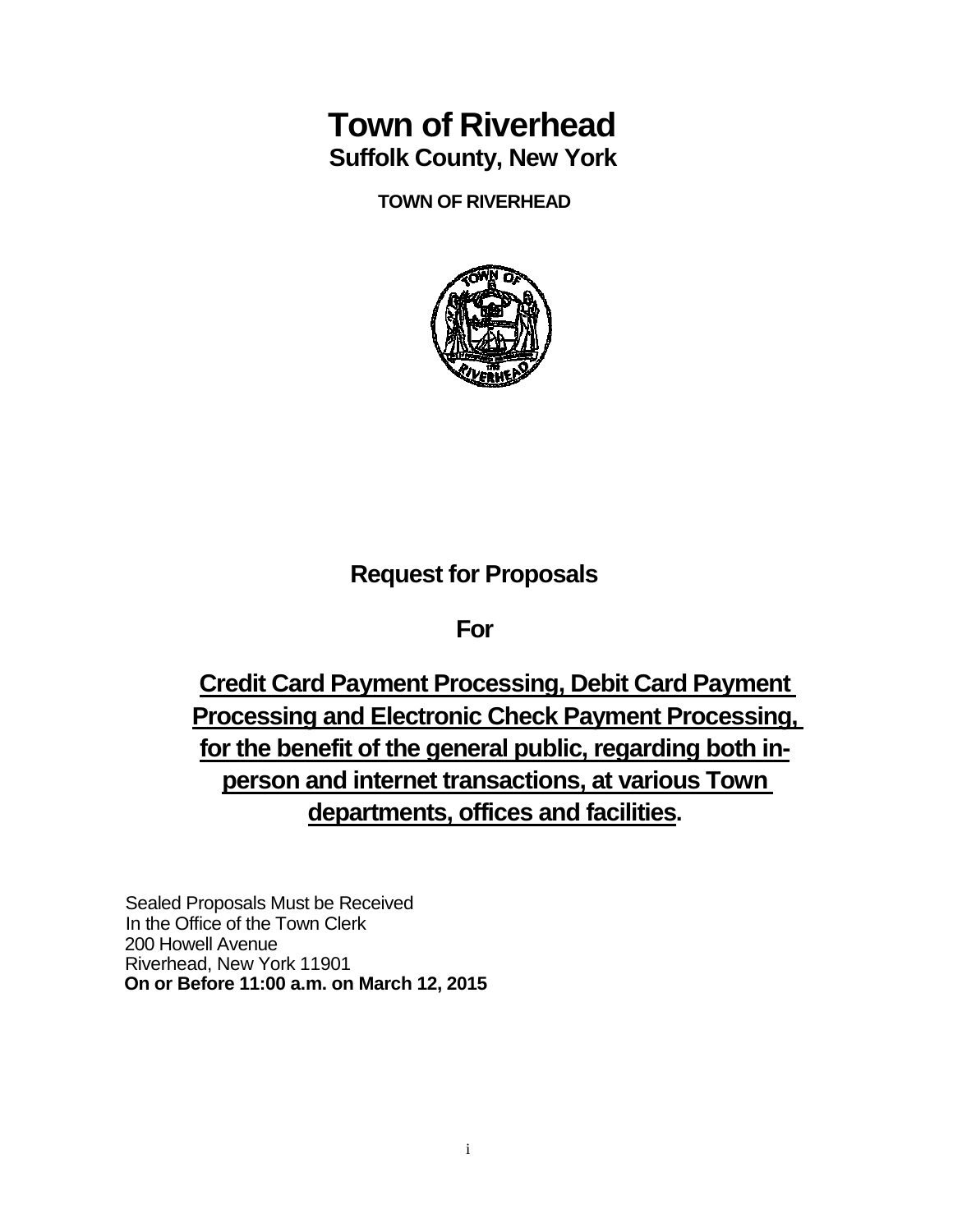## **TABLE OF CONTENTS**

| GENERAL MUNICIPAL LAW SECTION 103-a and 103-b  11 |  |
|---------------------------------------------------|--|
|                                                   |  |
|                                                   |  |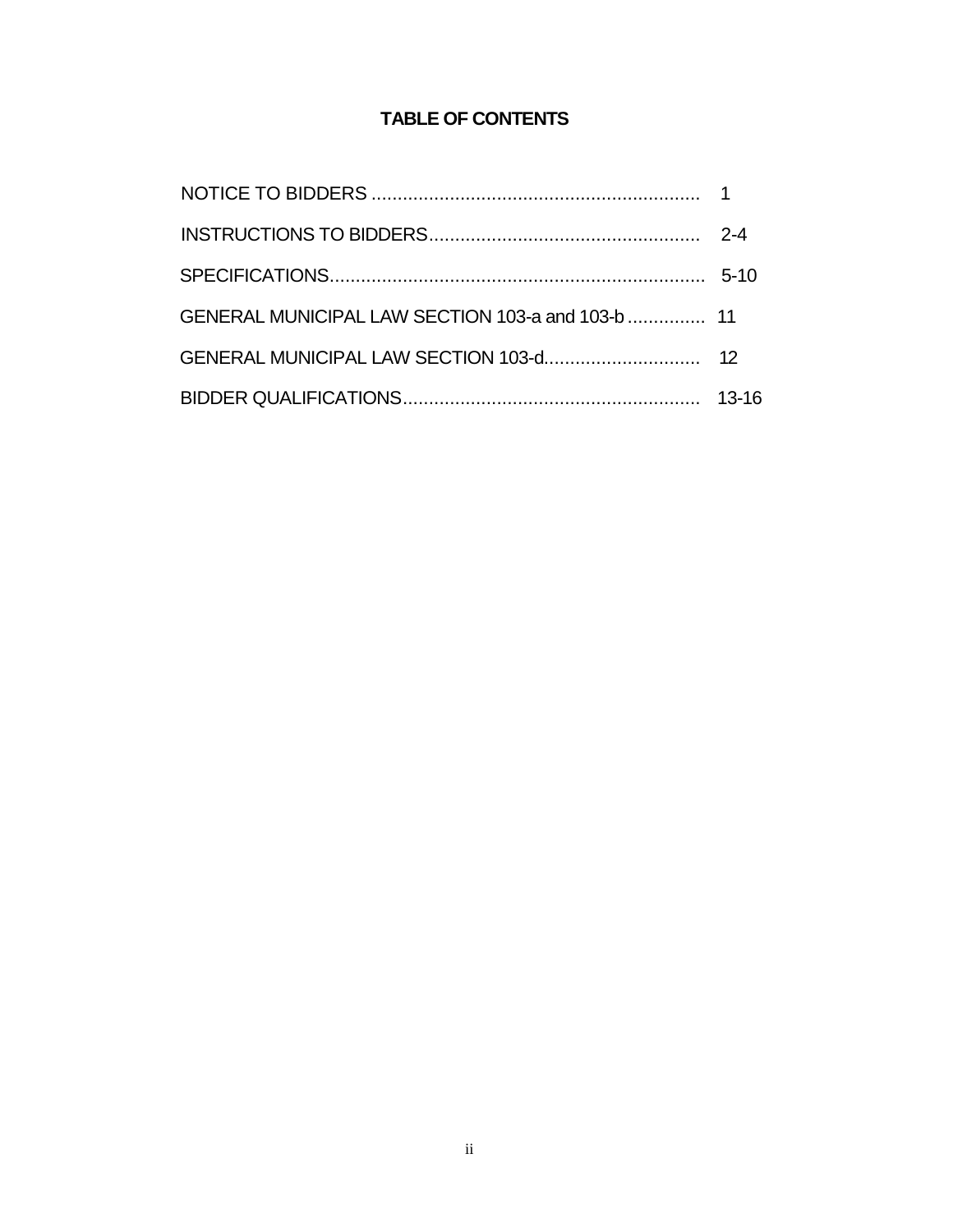## **I. NOTICE TO BIDDERS**

PLEASE TAKE NOTICE, that sealed proposals must be received by the Office of the Town Clerk at Riverhead Town Hall, 200 Howell Avenue, Riverhead, New York **on or before March 12, 2015, at 11 o'clock a.m.** for:

## **REQUEST FOR PROPOSALS**

The Town of Riverhead is seeking proposals from qualified credit card payment processing, debit card payment processing and electronic check payment processing consultants interested in providing credit card payment processing, debit card payment processing and electronic check payment processing, for the general public, both inperson and via the internet, at various Town departments, offices and facilities.

Specifications and guidelines for submission of proposals will be available beginning February 12, 2015 by visiting the Town website at http://www.townofriverheadny.gov and click on "Bid Requests".

Each proposal must be submitted in a sealed envelope clearly marked **"Credit Card Payment Processing, Debit Card Payment Processing and Electronic Check Payment Processing** and must be received by the Office of the Town Clerk by no later than **11:00 am on March 12, 2015.**

This RFP is not an offer or a binding commitment to contract on the part of the Town. The Town retains the right to postpone or cancel the RFP or to reject all proposals, if the Town determines, in its sole discretion that the best interests of the Town will be served thereby.

#### **BY ORDER OF THE TOWN BOARD TOWN OF RIVERHEAD DIANE M. WILHELM, TOWN CLERK**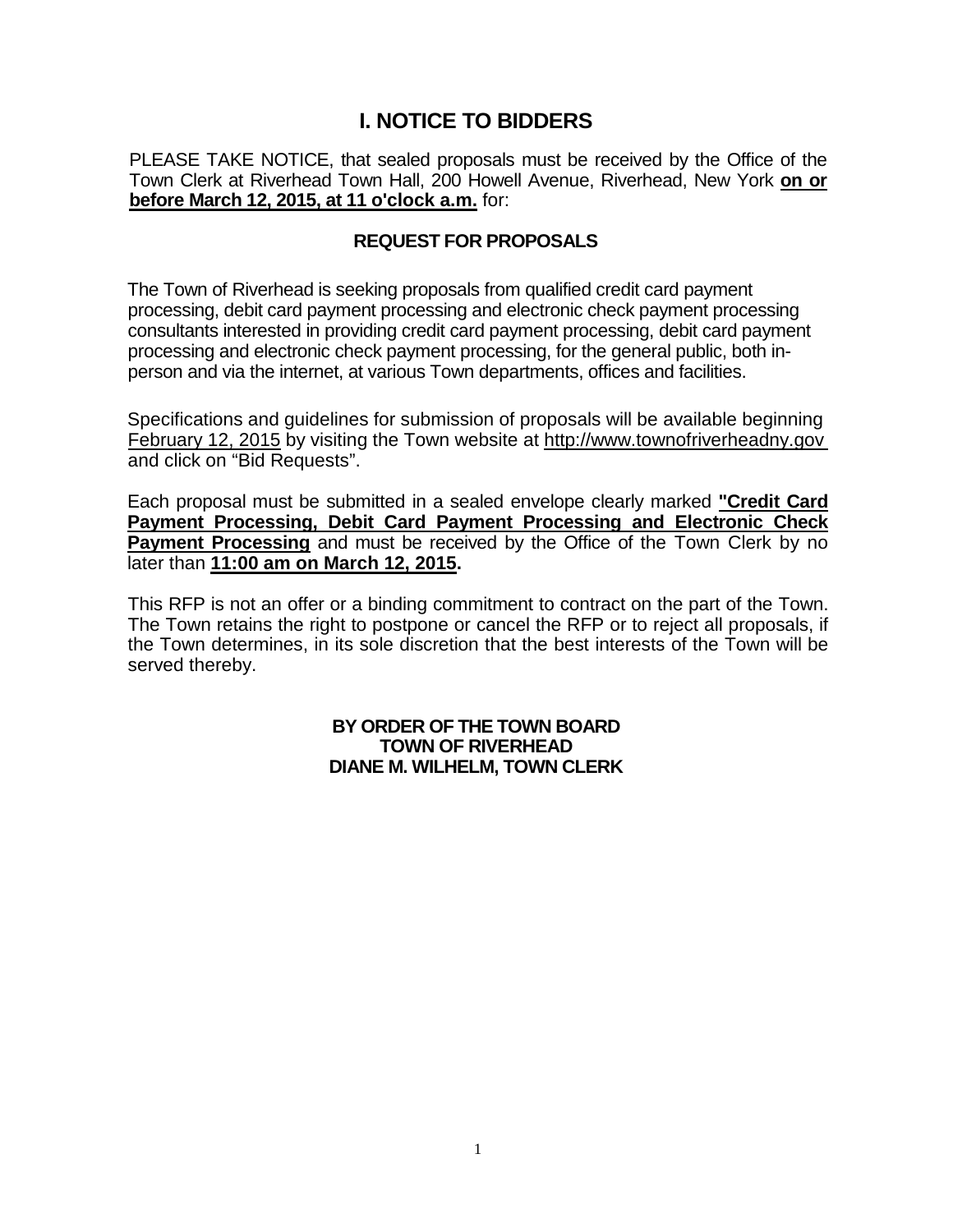## **II. INSTRUCTIONS TO BIDDERS**

#### **1. Receipt of Proposals**

The Town of Riverhead invites proposals for credit card payment processing, debit card payment processing and electronic check payment processing, for the benefit of the general public, regarding both in-person transactions and via the internet, for various Town departments, offices and facilities.

#### **2. Form, Preparation, and Presentation of Proposal**

Bidders should return the *entire bid package* and provide the information as requested.

Each proposal must be submitted on the forms provided. Bids must be contained in a sealed envelope marked "Credit Card Payment Processing, Debit Card Payment Processing and Electronic Check Payment Processing"

Bidders must provide ALL REQUESTED INFORMATION.

#### INCOMPLETE SUBMISSIONS MAY BE REJECTED!!

- If a question is not applicable, indicate by writing "N/A" in answer space.
- All blank spaces for bid prices must be filled in, in ink, in both words and figures, in a legible format, with a total or gross sum for which the bid is made. In case of discrepancy between the unit price and total amount bid for any item, the unit price, as expressed in words, shall govern.
- All Bidders Qualifications questions must be answered.
- General Municipal Law forms must be signed.
- Proposals that contain any omission, erasure, alteration, addition or items not called for in the itemized bid form, or that contain irregularities of any kind may be rejected.

#### **3. Rejection of Proposals**

A. The Town Board reserves the right to reject any proposal if the information submitted in the Bidder's Qualifications statement or an investigation of such bidder fails to satisfy the Town Board that such bidder is properly qualified to carry out the obligations of the Contract and to complete the work contemplated therein.

B. The Town Board reserves the right to reject any and all proposals in whole or in part, to waive any information in any or all proposals, and to accept the proposal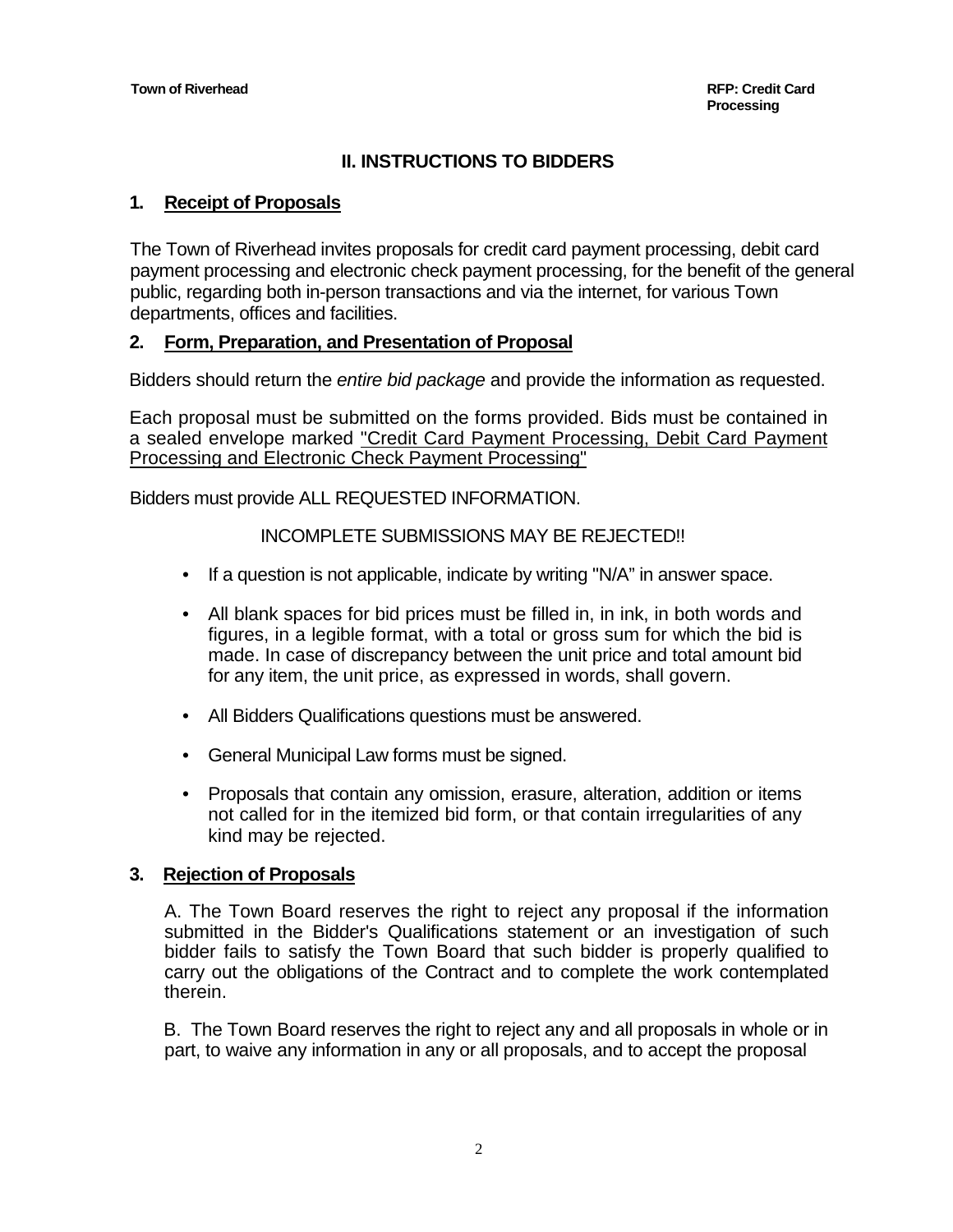or part thereof which it deems most favorable to the Town after all proposals have been examined and/or checked. No proposal shall be withdrawn for a period of forty-five (45) days after being received.

#### **4. Method of Award**

All proposals will be compared based on the totality of the bidder's presentation regarding "Credit Card Payment Processing, Debit Card Payment Processing and Electronic Check Payment Processing (the "Project"). The Town reserves the right to award the Contract to the bidder who, in the Town's sole determination, offers a proposal that outlines the most efficient and effective plan for undertaking and providing the services that are in the best interests of the Town.

#### **5. Insurance Required By The Town of Riverhead**

A. The Bidder/Offeror shall carry and maintain Comprehensive General Liability Insurance, including products, contractual, property and personal injury in the amount of \$2,000,000.00 per occurrence and \$4,000,000.00 in the aggregate and \$1,000,000.00 as and for professional liability per claim and in the aggregate, and, if applicable, worker's compensation insurance and employer's liability insurance in compliance with statutory limits.

B. In addition to the extent a contract is awarded, Bidder/Offeror shall be required to

carry automobile liability insurance including owned and non-owned and hired automobiles with a combined single limit of \$1,000,000.00 per occurrence.

CONSULTANT hereby indemnifies and holds the TOWN, its departments, officers,

agents and employees, harmless against any and all claims, actions, including appeals or demands against TOWN, its departments, officers, agents and employees and against any and all damages, liabilities or expenses, including counsel fees, arising out of the negligent acts or omissions of Bidder, Bidder's employees, subcontractors or agents under a contract to provide services outlined in this RFP.

Note, Town may request proof of the above insurances as set forth in provision #6 Town's Reservation of Rights" set forth below.

#### **6. Town's Reservation of Rights**

The Town reserves all rights with respect to this RFP, including but not limited to the following:

This RFP is not an offer or a binding commitment to contract on the part of the Town. The Town retains the right to postpone or cancel this RFP or to reject all proposals if the Town determines, in its sole discretion, the best interests of the Town will be served thereby. The Town further reserves the right to reject any proposal that is, in the Town's sole discretion, determined to be incomplete, non-responsive, purports to alter any required terms or conditions of this RFP, or that contains any other irregularities.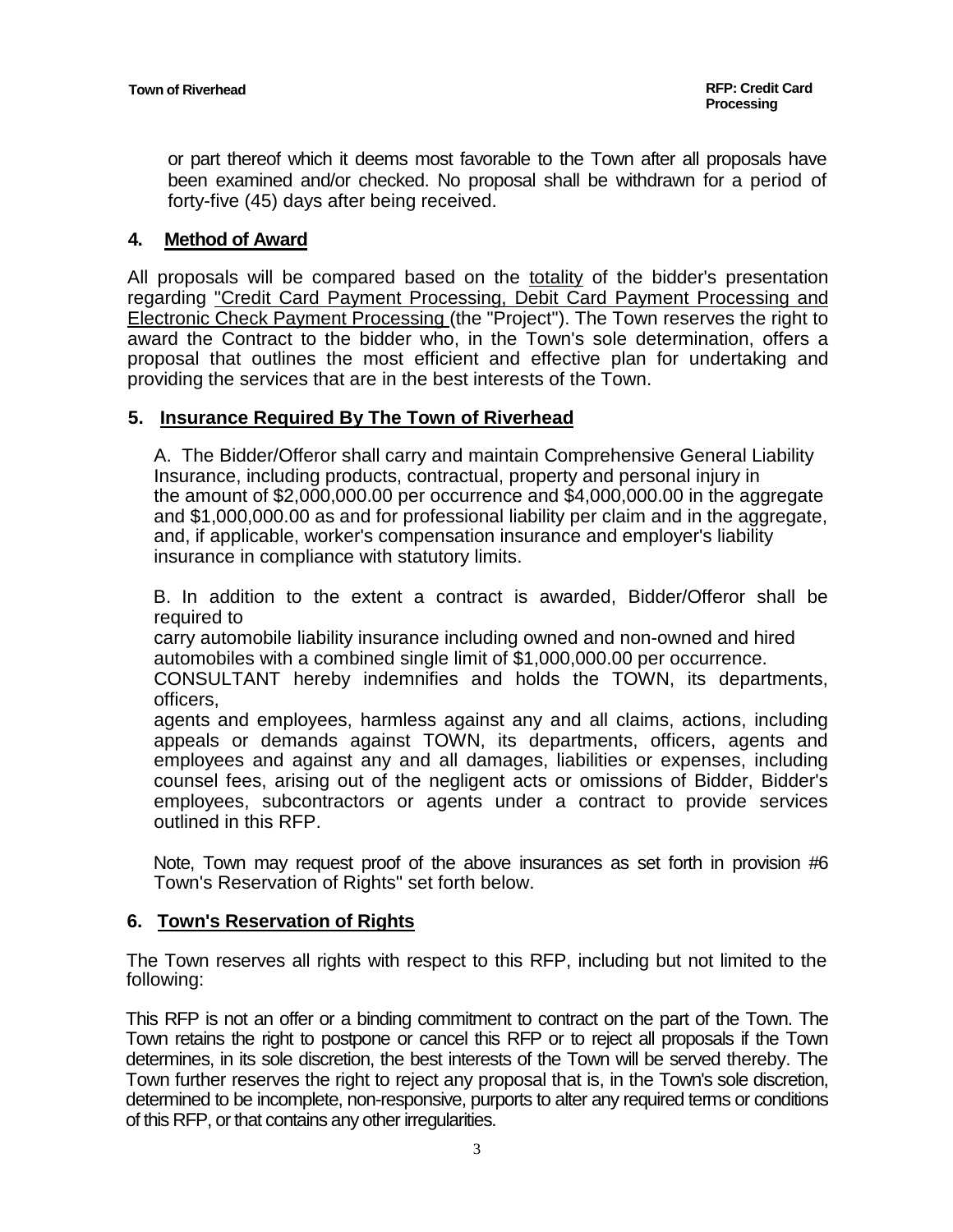The Town may make such investigation as the Town deems necessary to determine the responsibility of any bidder or to verify the ability of any bidder to perform the services detailed in the specifications within the goals and time parameters set forth herein. The Town reserves the right to reject any proposal if the information requested by the Town is not submitted as required or if the information submitted by or the investigation of any bidder fails to satisfy the Town that the bidder is responsible or is qualified and capable of carrying out the obligations of the Contract.

Upon acceptance of a proposal, the Town shall, by letter, officially notify the successful bidder of said acceptance and, prior to the award of the Contract, enter into negotiations with the successful bidder. The Town retains the right to withdraw from such negotiations with the successful bidder and to rescind its acceptance of the successful bidder's proposal should the Town be unable to conclude the negotiations within thirty (30) business days following the official notification of acceptance.

Once negotiations have been completed, the Town will pass a resolution awarding the Contract, and the successful bidder will be required to sign the Contract and provide evidence of insurance and any additional documentation required by the Town. If the successful bidder refuses, fails, or neglects to sign the Contract or to provide evidence of required insurance or any other documentation required by the Town within ten (10) business days of receipt of a Notice of Award from the Town, the bidder shall be considered to have abandoned the Contract, and the Town shall have the right to rescind the award of the Contract.

The Town shall not be liable for any costs, expenses, or losses, including without limitation loss of business opportunity, claimed or incurred by any party in connection with the preparation or submission of a proposal in response to this RFP, or otherwise in connection with this RFP or its modification, postponement, or cancellation. All proposals become the property of the Town upon submission.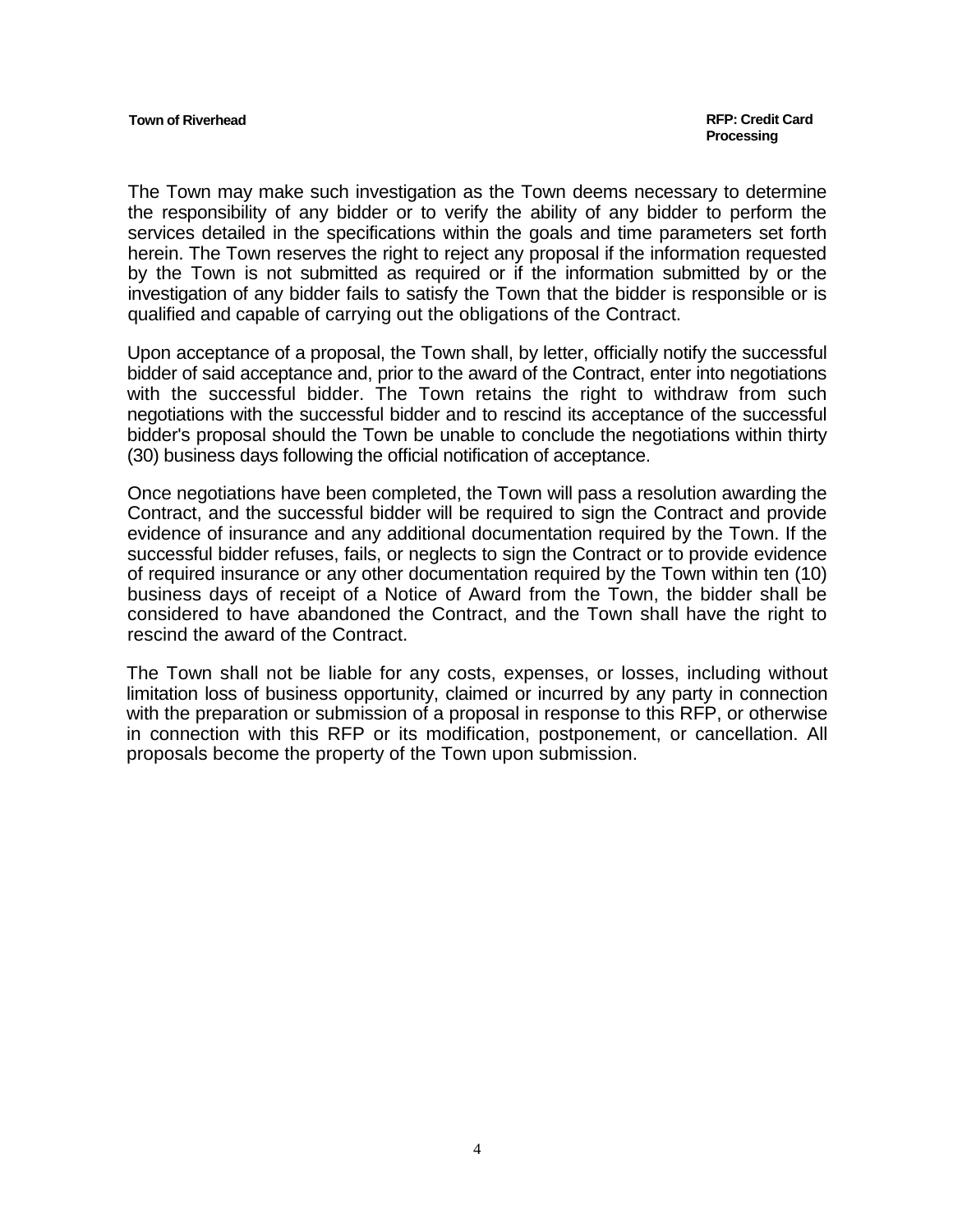## **III. SPECIFICATIONS**

## **1. Summary**

The Town of Riverhead, hereinafter referred to as the Town," is requesting proposals from all qualified credit card payment processing, debit card payment processing and electronic check payment processing consultants interested in providing credit card payment processing, debit card payment processing and electronic check payment processing, for the benefit of the general public, regarding both in-person transactions and via the internet, for various Town departments, offices and facilities.

The term "Offeror" as used herein shall refer to individuals, firms or organizations submitting proposals in response to this Request for Proposals (RFP). The term "Contractor" or "Provider" is also used to describe the successful "offerors" in the context of providing services under a contract resulting from this RFP.

All responses received in response to this RFP will be evaluated on the criteria described herein.

PLEASE NOTE: All inquiries regarding the substantive terms or requirements of this RFP must be submitted in writing. Inquiries should be directed to Deputy Town Attorney Daniel P. McCormick at 631-727-3200 ext. 605 or at email address [mccormick@townofriverheadny.gov,](mailto:mccormick@townofriverheadny.gov) and **must be received by no later than 11:00 am on February 26, 2015**. Responses to inquiries deemed appropriate by the Town will be issued in the form of addenda to the RFP and provided to all those who request or had previously received a copy of the RFP.

Officially issued written addenda from the Town shall be the only authorized method for communicating the clarification or modification of the requirements of this RFP. Interested parties may contact the Town of Riverhead to verify receipt of the RFP and any addenda.

## **2. General Conditions**

A. Prime Responsibility: The selected Contractor will be required to assume full responsibility for all services and activities offered in its/their proposal, whether or not provided directly. Further, the Town will consider the selected Contractor to be the sole point of contact with regard to contractual matters.

B. Assurance: Any contract awarded under this RFP must be carried out in full compliance with Title VI and VII of the Civil Rights Act of 1964 as amended, and Section 604 of the Rehabilitation Act of 1973 as amended. The Provider must guarantee that services provided will be performed in compliance with all applicable local, county, state and federal laws and regulations pertinent to this project.

C. Independent Contractor: In performance of the work, duties and obligations assumed by the Offeror, it is mutually understood and agreed that the Contractor, including any and all of the Contractor's officers, agents and employees, will at all times be acting and performing in an independent capacity and not as an officer, agent, servant, employee, joint venture, partner or associate of the Town.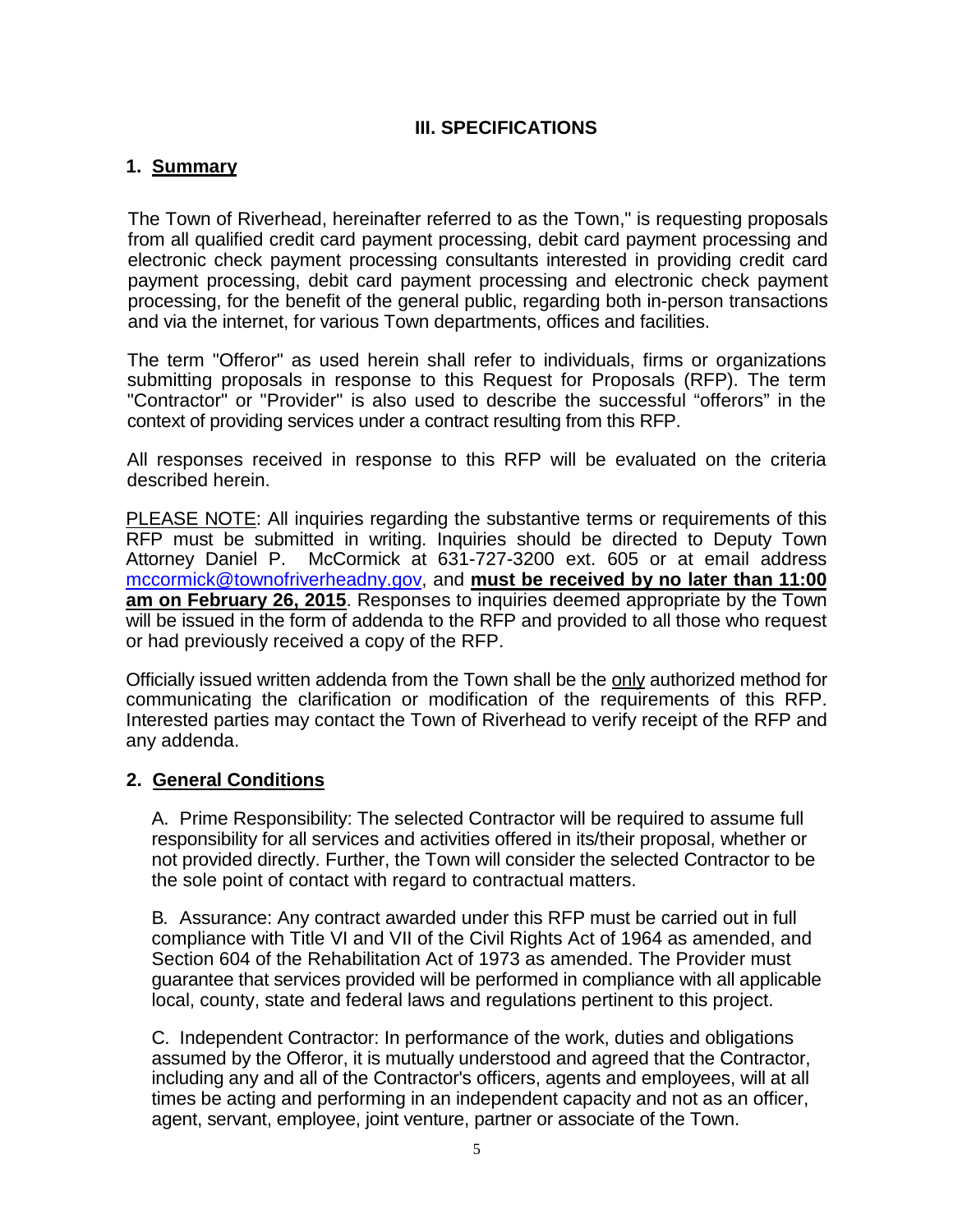D. The Town reserves the right to reject any and all proposals; to negotiate specific terms, conditions, compensation, and provisions on any contracts that may arise from this solicitation; to waive any informalities or irregularities in the proposals; and to accept the proposal(s) that appear(s) to be in the best interest of the Town. In determining and evaluating the proposals, the experience of those who will be providing services under the contract, price, and demonstration of ability to meet the schedule for completion of tasks by Offerors will be considered, along with other relevant factors.

- E. The Town reserves the right to:
	- Request clarification of any submitted information;
	- Not enter into any agreement;
	- Not to select any Offerors;
	- Amend or cancel this process at any time;
	- interview Offerors prior to award and request additional information during the interview;
	- Negotiate a multi-year contract or a contract with an option to extend the duration;
	- Award more than one contract if it is in the best interest of the Town; and/or
	- Issue similar RFPs in the future.

F. Qualified Offerors must be prepared to enter into a contract with the Town. The contract will incorporate many standards, terms and conditions referenced in this RFP. Portions of this RFP and the Offeror's proposal may be made part of any resultant contract and incorporated in the contract.

G. Prior to commencement of services, the Contractor must provide evidence of the following insurance coverages: Workers' Compensation, Disability, and Professional Liability insurance in the amount of \$1,000,000 per occurrence. The Accord form is acceptable to evidence the liability coverage.

H. The Contractor will be required to maintain the required coverages, at its sole cost and expense, throughout the entire term and any subsequent renewal terms of the contract.

I. The Contractor or Provider, as a condition of the RFP, must agree, and shall offer and make available, the subsequently negotiated contract for the subject services, to the federal government, or to any state, including New York, or other political subdivision or district therein.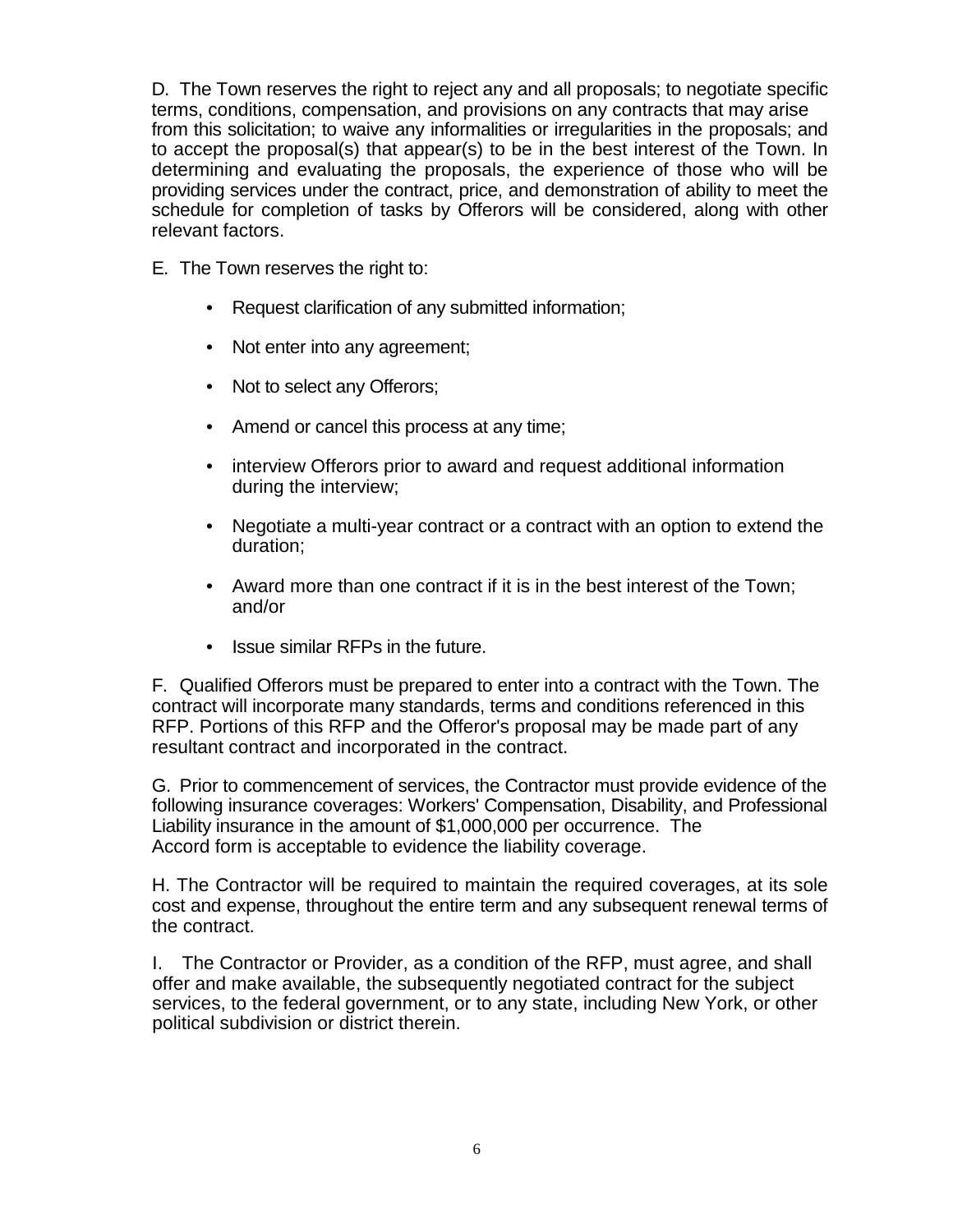## **3. General Scope of Services/Detail & Description of Services/Schedule**

#### A. General Scope of Services

The Town is seeking a credit card payment processing, debit card payment processing and electronic check payment processing consultant to provide credit card payment processing, debit card payment processing and electronic check payment processing, for the benefit of the general public, regarding both in-person transactions and via the internet, at various Town departments, offices and facilities.

B. Nature and scope of Town departmental operations, fees and charges: Approximately six to ten departments that respectively process real property tax payments, site plan and subdivision fees, water district usage fees, permit fees, dog and hunting licenses, birth/death/marriage certificate fees, public document photocopy fees, bid specification fees, storm water plan fees, parks & recreation fees, building and special permit fees, license fees, etc.

#### C. Detail & Description of Services

#### Credit Card Payment Processing, Debit Card Payment Processing and Electronic Check Payment Processing

Consultant shall be required to provide credit card payment processing, debit card payment processing and electronic check payment processing, for the benefit of the general public, regarding both in-person transactions and via the internet along with the following features:

- 1. 24 hour/7 days per week of continuous internet transaction capability
- 2. User-friendly internet capability
- 3. Technical Support regarding start-up, implementation and maintenance
- 4. Customer Support
- 5. Visa, MasterCard and Discover card authorization options
- 6. Credit Card/Debit Card/ Electronic Check Processing Daily Volume Clearance Requirements: **\$0.25 to \$750,000.00 per day**.

#### **4. Proposal Content and Format Requirements**

- A. Cover Sheet
	- 1) Provide the full legal name of the Contractor who will execute the contract. Provide specific information concerning the Offeror, including: the proposing entity's legal name, type of entity, and Federal Tax ID Number.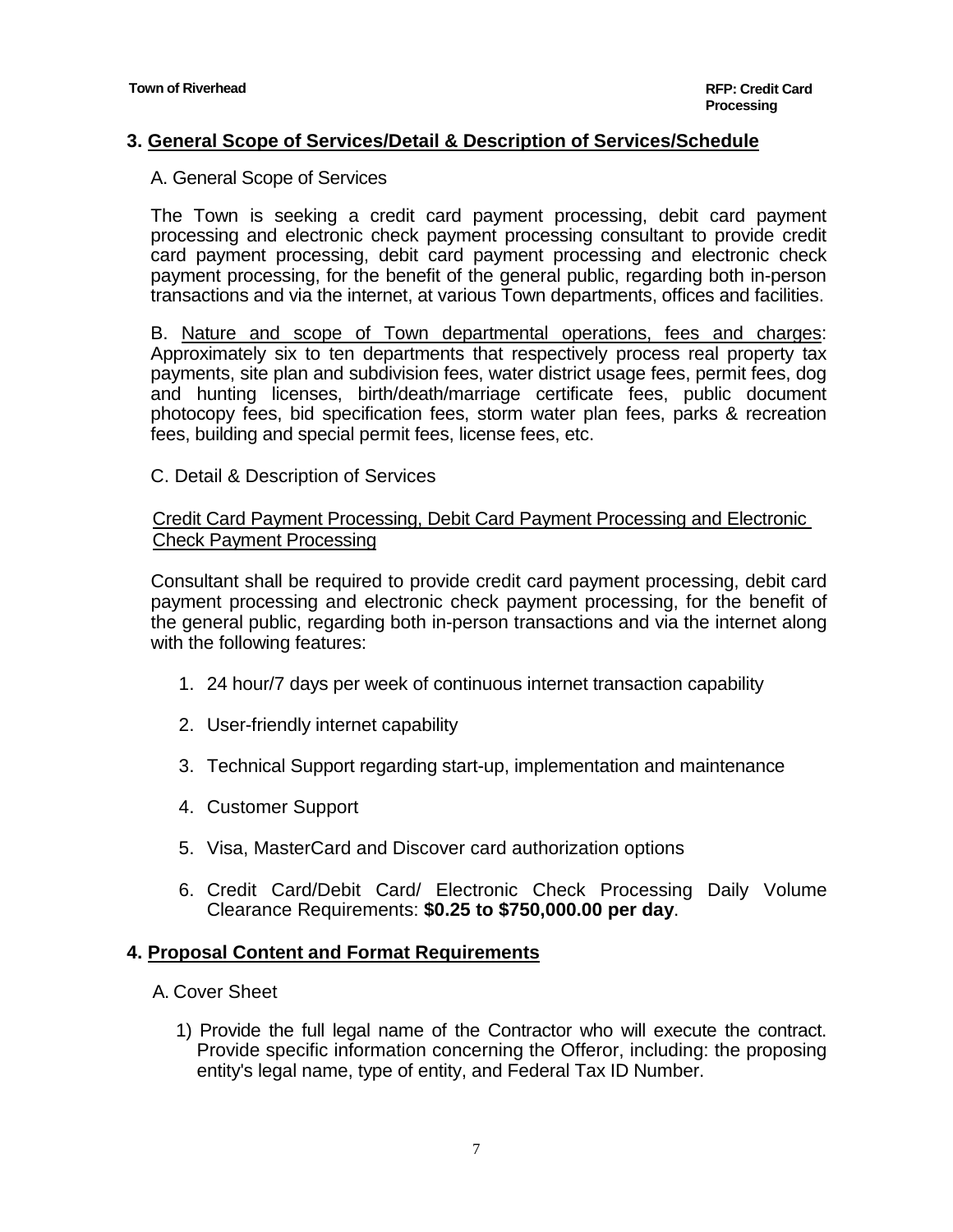- 2) The cover sheet must be signed by an owner, corporate officer, or agent authorized by the Offeror.
- 3) Number of Copies in RFP response: **5 (five)**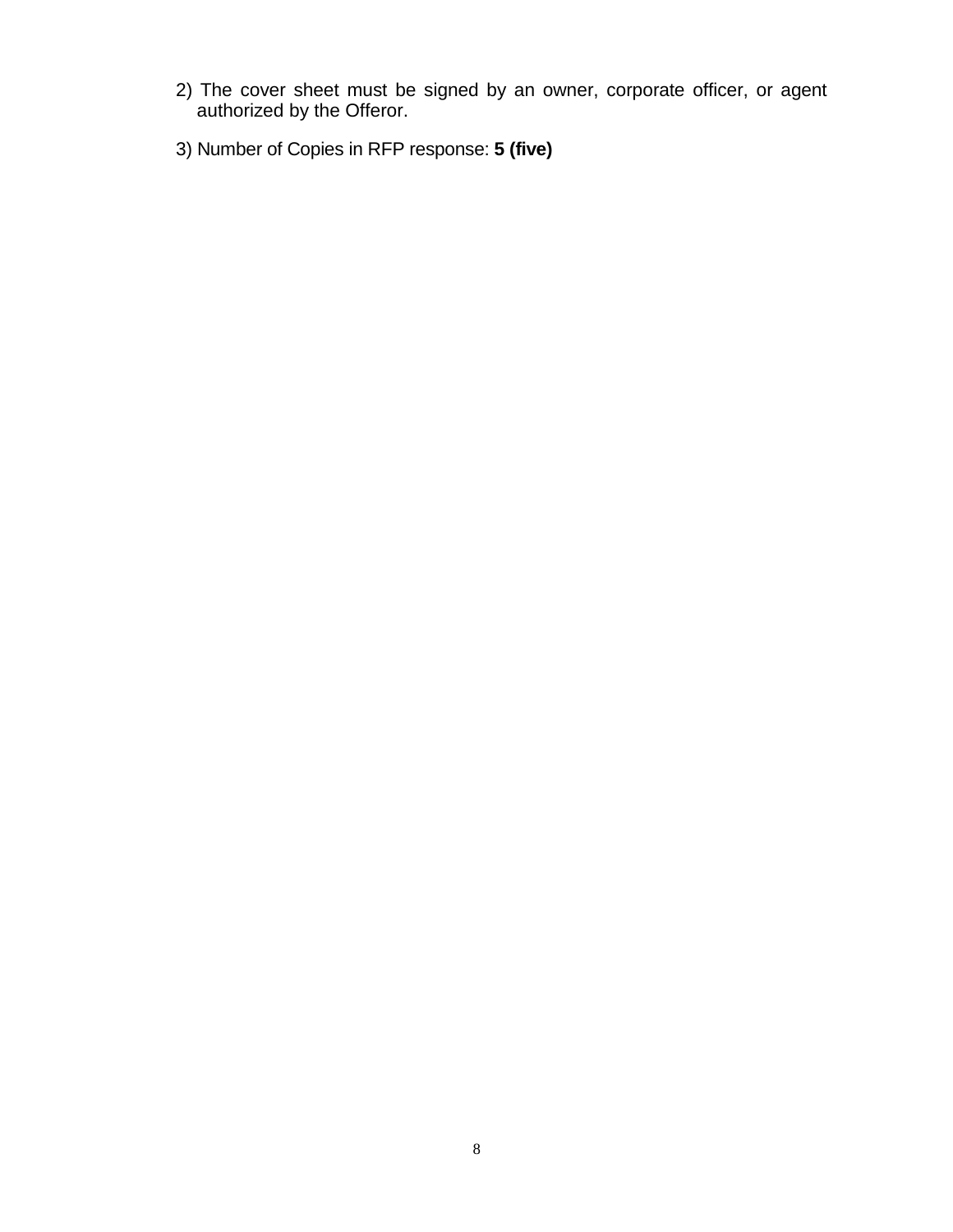- B. Description of Services, Background and Staff
	- 1) Services
		- a. Itemize the complete list of services to be provided.
		- b. Note instances where services exceed the scope or detail requested in this RFP.
		- c. Note instances where services offered do not meet the scope requested in this RFP.
		- d. Address instances where possible cost efficiencies may be gained, quality may be improved or the Town may otherwise benefit from adopting your proposal over the generally listed terms of this RFP.
	- 2) Background and Experience
		- a. Provide an overview of the types of work and history of your organization. Include a high level account of your qualifications as they relate to this proposal and how they qualify your organization to be the best fit for these services. The following list contains items required as an integral part of this proposal:
			- Firm profile.
			- Background and experience in the field of credit card payment processing, debit card payment processing and electronic check payment processing, particularly in regard to municipal services for comparable projects.
			- Resume of key personnel directly involved in this engagement.
			- Summary of your understanding of the scope of services being requested and your approach to carrying out the work.
			- Charges and Fees: amount, basis, waivers, how and when assessed.
			- Specifications and itemization of required equipment and/or devices and charges, fees and/or waivers for same.
			- Third-party company involvement, services, fees and charges.
		- b. Provide examples and references that substantiate experience in providing the types of service requested in this proposal. Client references - list a minimum of two clients (preferably municipal entities) whose scope of work most closely reflects that mentioned in the statement of solicitation.

Information shall include at a minimum: Client name address, location, scope of services provided, and reference contact information (name and phone number).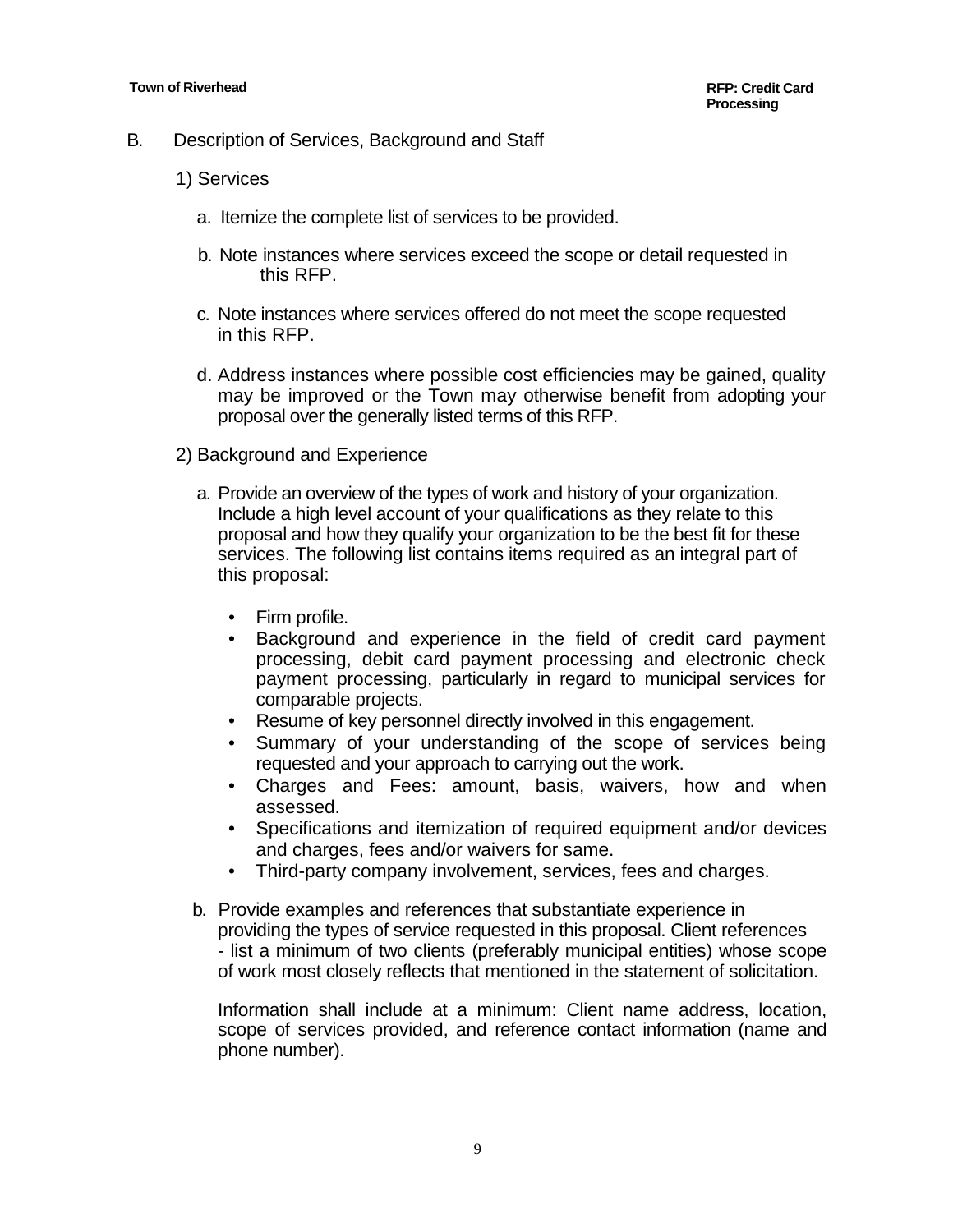- c. Please describe any current, pending or past litigation (within the last 10 years) that the Offeror has been, is, or is expected to be a party to.
- d. Financial Stability: provide documentation of the Offeror's financial stability. Three (3) years of audited financial statements would be ideal if available; however, the Town will consider other forms of documentation provided to meet this content requirement.

#### **5. Selection Procedures**

Proposals will be evaluated on the criteria outlined in the PROPOSAL CONTENT AND FORMAT REQUIREMENTS section.

After an initial review of each of the proposals for completeness, the Offerors submitting the most highly rated proposals may be invited for interviews prior to final selection, to further elaborate on their proposals. The Town reserves the right to award a contract without holding interviews, in the event the written proposals provide a clear preference on the basis of the criteria described.

Should interviews be conducted, the same criteria will be used to select the final provider.

The Contractor selected for this project will be required to accept the Town's contract and to comply with insurance standards as deemed acceptable to the Town Attorney. No agreement with the Town is in effect until both parties have signed a contract.

#### **6. Inquiries**

Direct all inquiries regarding the proposal process or proposal submissions to:

Daniel P. McCormick, Deputy Town Attorney Town Attorney's Office, Town of Riverhead 200 Howell Avenue Riverhead, New York 11901 **631-727-3200x605 [mccormick@townofriverheadny.gov](mailto:mccormick@townofriverheadny.gov)**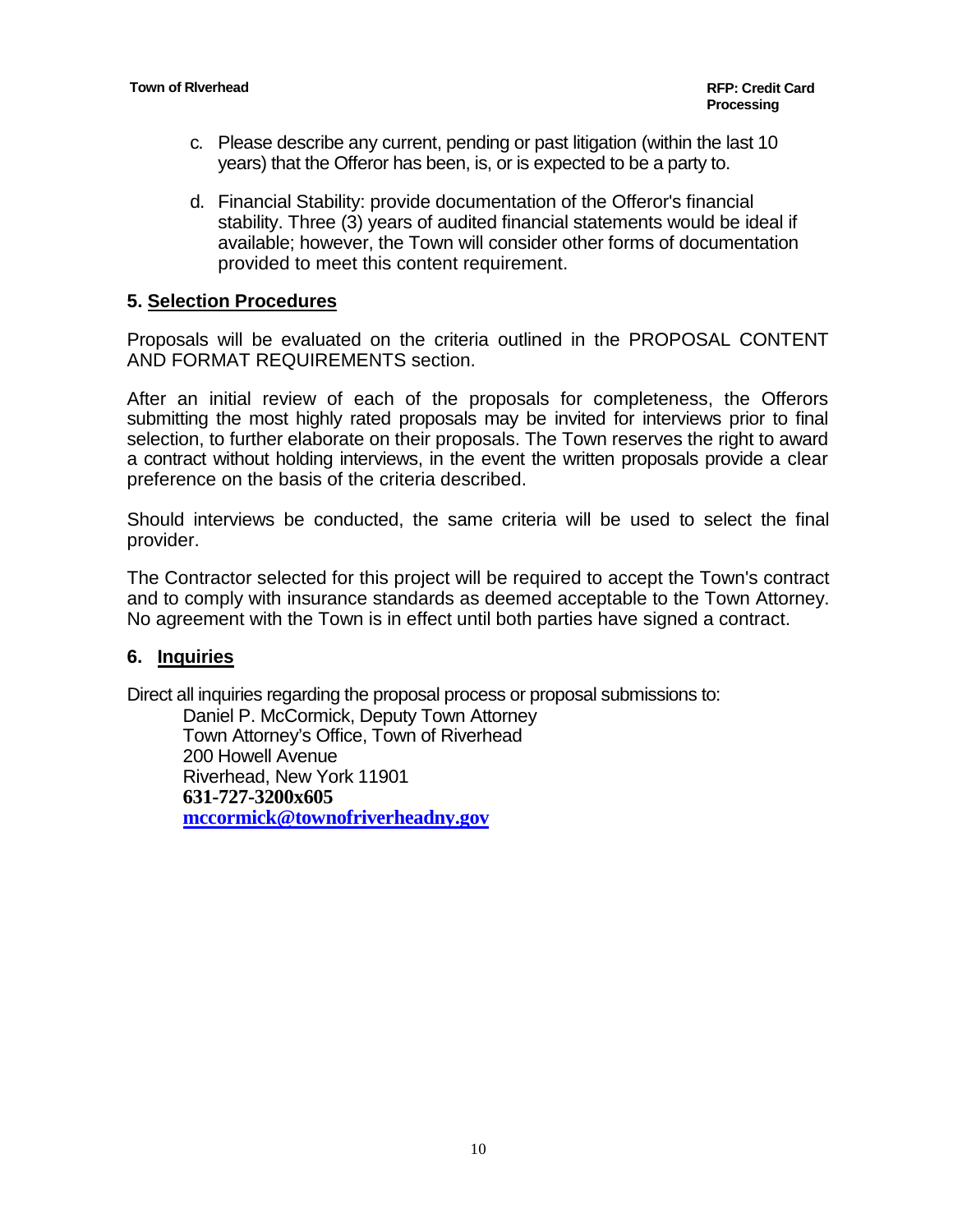#### **IV. GENERAL MUNICIPAL LAW - SECTION 103-a and 103-b**

## **GROUNDS FOR CANCELLATION OF CONTRACT BY MUNICIPAL CORPORATIONS**

Upon the refusal of a person, when called before a grand jury to testify concerning any transaction or contract had with the State, and political subdivision thereof, a public authority or with any public department, agency or official of the State or of any political subdivision thereof or of a public authority, to sign a waiver of immunity against subsequent criminal prosecution or to answer any relevant question concerning such transaction or contract,

- a) such person, and any firm, partnership or corporation, of which he is a member, partner, director or officer shall be disqualified from thereafter selling to or submitting bids to or receiving awards from or entering into any contracts with any municipal corporation or any public department, agency or official thereof for goods, work, or services, for a period of five years after such refusal, and to provide also that,
- b) any and all contracts made with any municipal corporation or any public department, agency or official thereof, since the effective date of this law, by such person, and by any firm, partnership or corporation of which he is a member, partner, director or officer may be cancelled or terminated by the municipal corporation without incurring any penalty or damages on account of such cancellation or termination, but any monies owing by the municipal corporation for goods delivered or work done prior to the cancellation or termination shall be paid.

This condition shall be further subjected to any other provisions or subsequent amendments to Section 103-a and 103-b of the General Municipal Law.

In acknowledgment of the above:

| Signed by: <u>_____________________________</u> |
|-------------------------------------------------|
|                                                 |
| Date:                                           |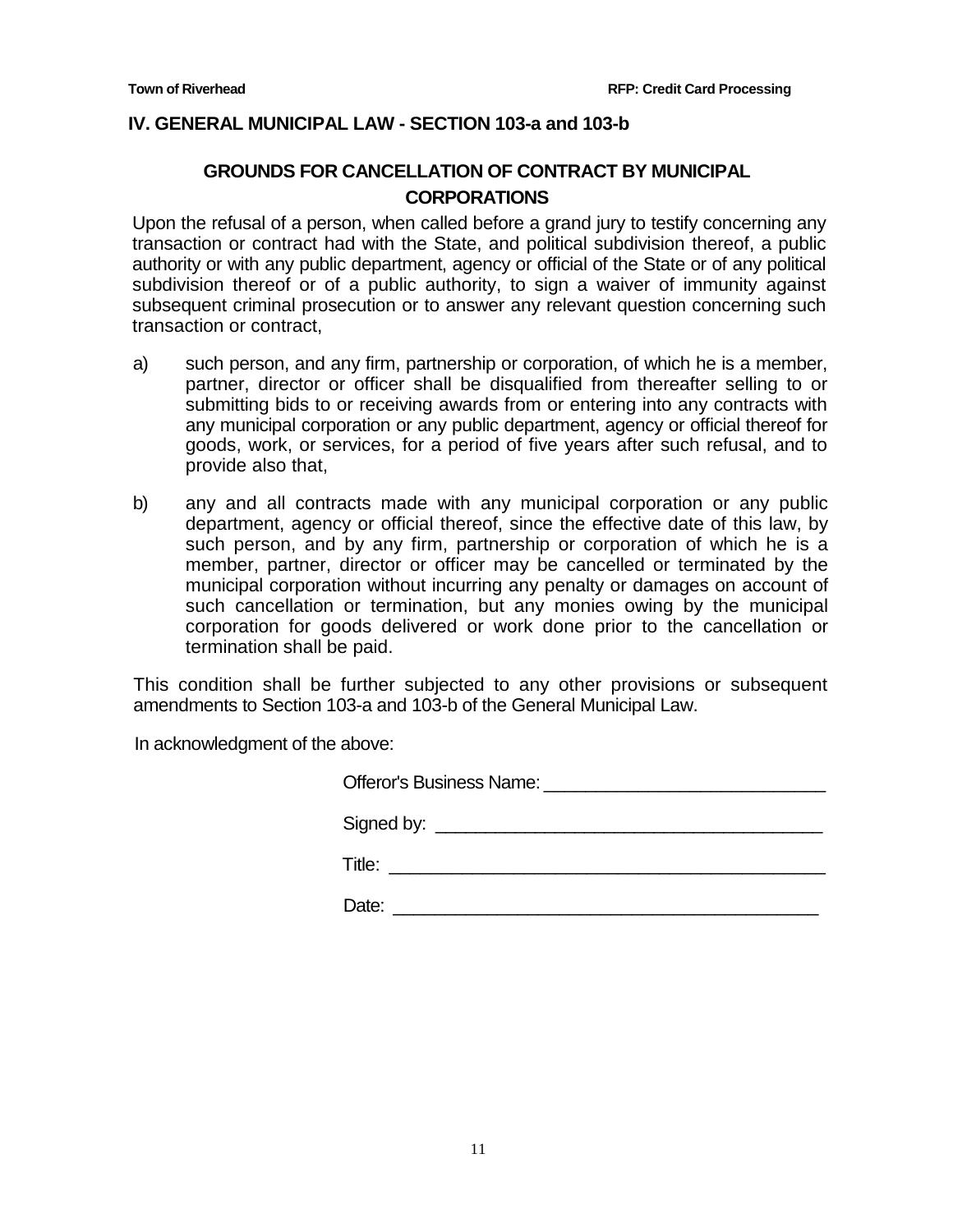## **V. GENERAL MUNICIPAL LAW - SECTION 103-d**

#### **Non-Collusive Bidding Certificate**

By submission of this bid, each bidder and each person signing on behalf of any bidder certifies, and in the case of a joint bid, each party thereto certifies as to its own organization, under the penalty of perjury, that to the best of his knowledge and belief:

- (A) The prices in this bid have been arrived at independently without collusion, consultation, communication or agreement for the purpose of restricting competition, as to any matter relating to such prices with any other bidder or with any competitor or potential competitor;
- (B) Unless otherwise required by law, the prices which have been quoted in this bid have not been knowingly disclosed by the bidder prior to the opening, directly or indirectly to any other bidder, competitor or potential competitor;
- (C) No attempt has been or will be made by the bidder to induce any other person, partnership, or corporation to submit or not to submit a bid for the purpose of restricting competition.

I hereby affirm, under the penalty of perjury, the foregoing statement is true:

| Signed by: $\_$ |  |  |  |
|-----------------|--|--|--|
| Title:          |  |  |  |

Date: \_\_\_\_\_\_\_\_\_\_\_\_\_\_\_\_\_\_\_\_\_\_\_\_\_\_\_\_\_\_\_\_\_\_

Affix corporate seal if contractor is a corporation.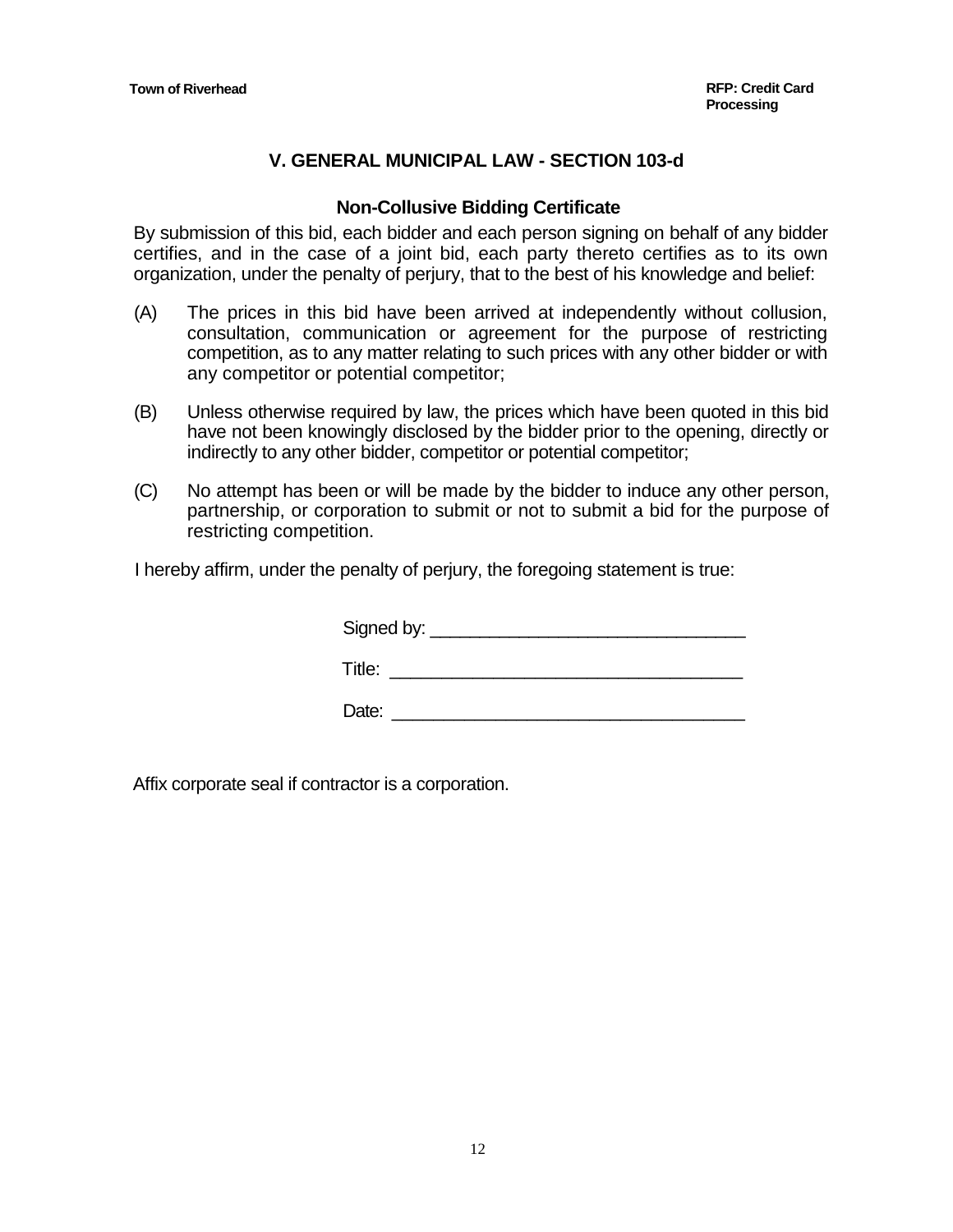## **VI. BIDDER QUALIFICATIONS**

All questions must be answered and the information given must be clear and comprehensive. If necessary, questions may be answered on separate attached sheets.

## **Section A.**

- 1. Name of Offeror/Organization:\_\_\_\_\_\_\_\_\_\_\_\_\_\_\_\_\_\_\_\_\_\_\_\_\_\_\_\_\_\_\_\_\_\_\_\_\_\_\_
- 2. Main Office Address:\_\_\_\_\_\_\_\_\_\_\_\_\_\_\_\_\_\_\_\_\_\_\_\_\_\_\_\_\_\_\_\_\_\_\_\_\_\_\_\_\_\_\_\_\_\_
- 3. When Organized:  $\blacksquare$
- 4. If a Corporation, Indicate State Incorporated In:
- 5. NAME OF PARTNERS HOME ADDRESS OF PARTNERS

(If Bidder is a FIRM, state here the name and home address of each member thereof)

If Bidder is a CORPORATION, complete the information below:

Name and Address of President:\_\_\_\_\_\_\_\_\_\_\_\_\_\_\_\_\_\_\_\_\_\_\_\_\_\_\_\_\_\_\_\_\_\_\_\_\_\_\_\_\_

Name and Address of Vice President:\_\_\_\_\_\_\_\_\_\_\_\_\_\_\_\_\_\_\_\_\_\_\_\_\_\_\_\_\_\_\_\_\_\_\_\_\_\_

Name and Address of Secretary: <u>example and</u>  $\lambda$ 

6. Does any other contractor, vendor or person have, hold, or may derive any actual or beneficial percentage of interest in any other form of ownership of the Offeror in an amount of 5% or more? Yes/No \_\_\_\_

If yes, please provide:

Name: \_\_\_\_\_\_\_\_\_\_\_\_\_\_\_\_\_\_\_\_\_\_\_\_\_\_\_\_\_\_\_\_\_\_\_\_\_\_\_\_\_\_\_\_\_\_\_\_\_\_\_\_\_\_\_\_\_\_\_\_

Address: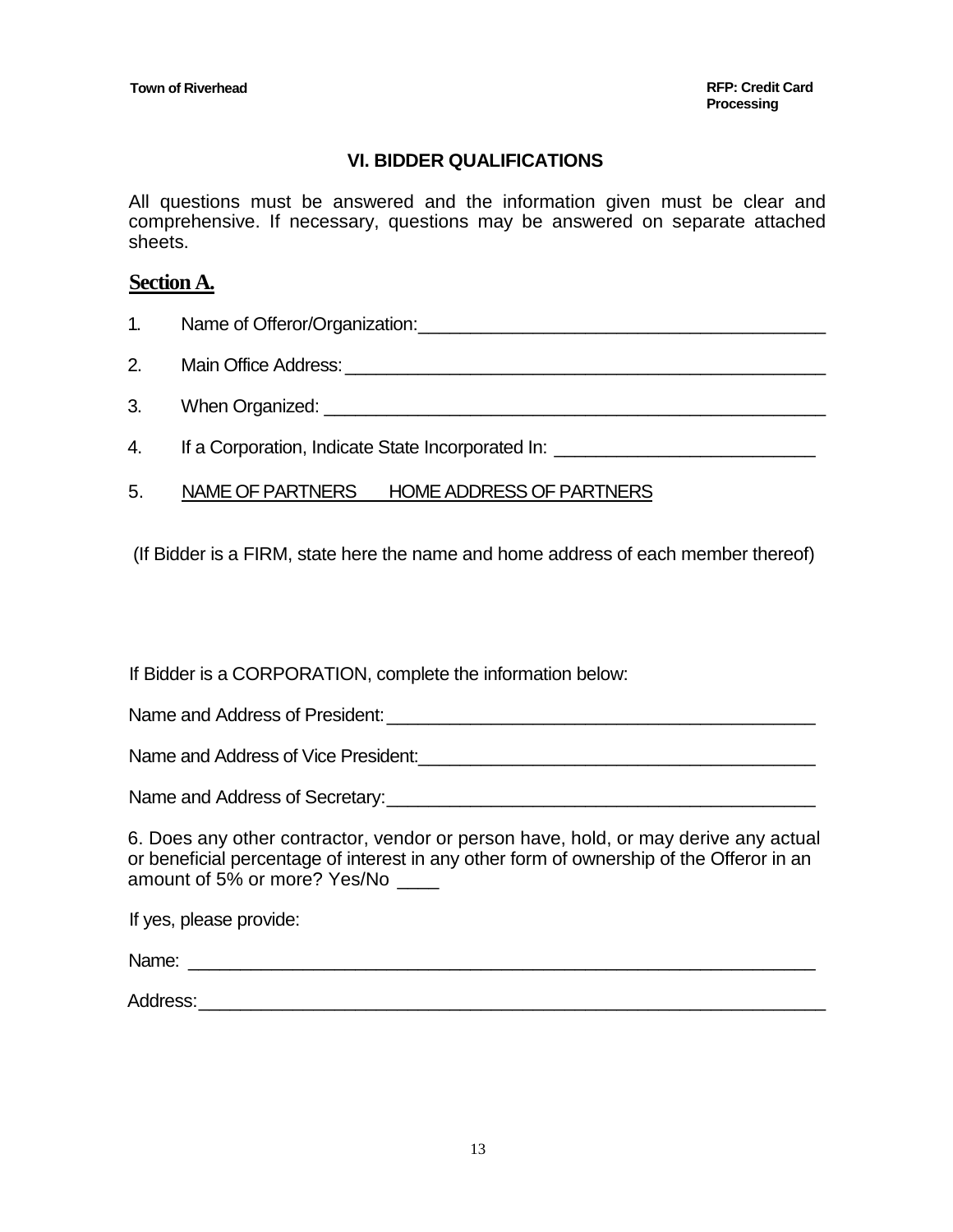**Processing**

#### Section B.

Provide information below regarding similar contracts held:

Organization Name: Contact Person (Name and Phone Number):

Amount of Contract: Date Completed:

#### Section C.

1. Have you ever failed to complete any contract awarded to you? Yes/No

2. Have you ever defaulted on a contract? Yes/No \_\_\_\_\_\_\_ If yes, state where and why:

3. Has any officer or partner of your organization ever been an officer or partner of some other organization that failed to complete a contract? Yes/No \_\_\_\_\_\_\_\_\_\_\_

If yes, state name of individual, other organization and reason:

4. Has any officer or partner of your organization ever failed to complete a contract in his/her own name? Yes/No\_\_\_\_\_\_\_ If yes, state name and reason: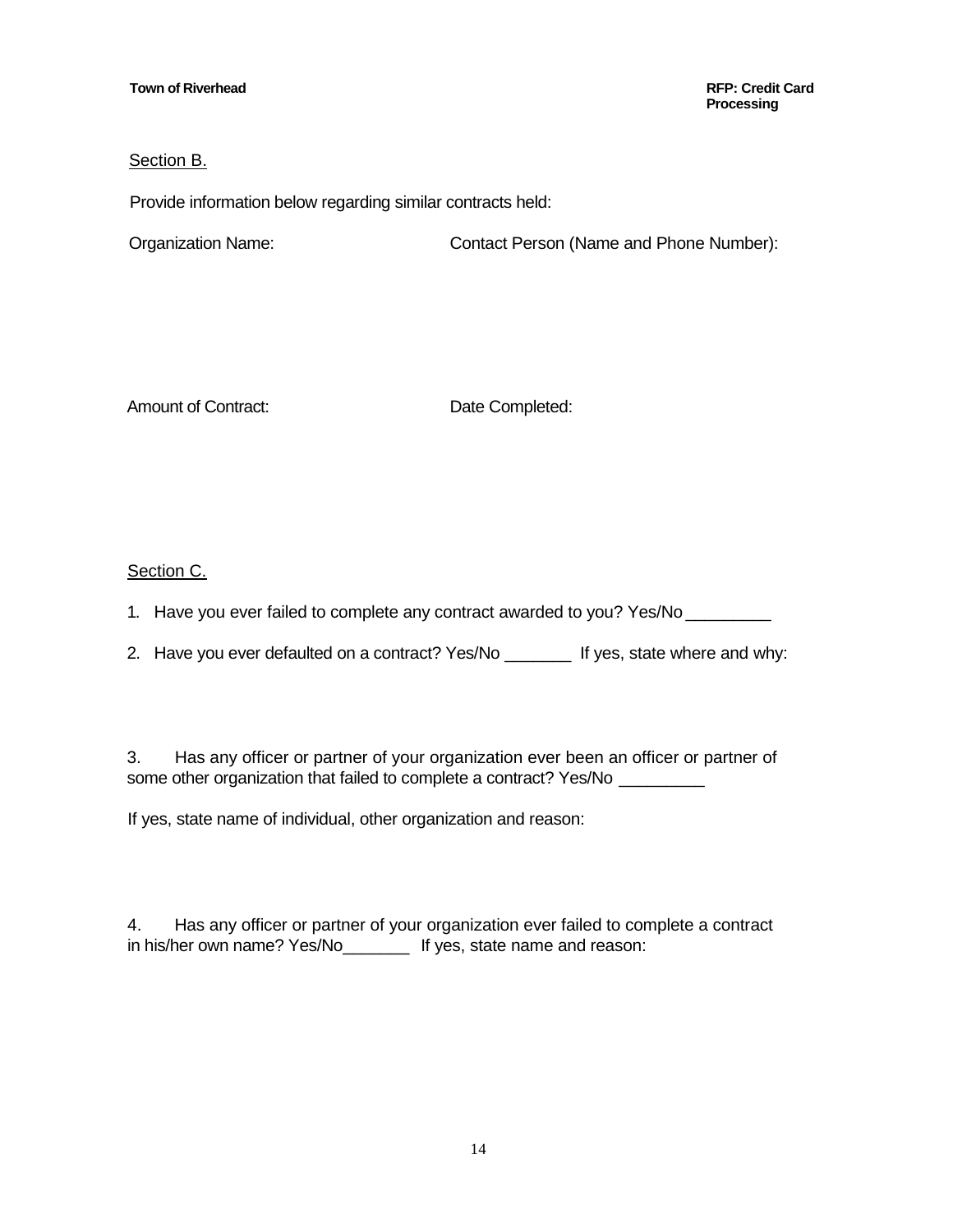5. In what other lines of business are you financially interested?

6. Who will personally supervise this contract?

Name and Phone Number Title

7. Do you have, or can you obtain, sufficient personnel and equipment to perform this contract as required by the "Bid Proposal"? Yes/No\_\_\_\_\_\_\_\_\_\_\_\_

8. Provide names and phone numbers of local (Long Island) government references:

9. 9. Provide contact names and phone numbers for emergencies that require an immediate response:

Day: The contract of the contract of the contract of the contract of the contract of the contract of the contract of the contract of the contract of the contract of the contract of the contract of the contract of the contr

10. List all major equipment you will utilize to perform all work. Indicate whether you currently own or lease the equipment, or will lease it (attach a separate sheet if necessary)

11. Successful Offeror shall provide the Town, at the signing of the contract, the following information:

a. Table of Organization of the CONTRACTOR showing the names and addresses of all individuals serving on the Board of Directors or comparable body of the CONTRACTOR.

b. Proof of financial capability and a detailed financial statement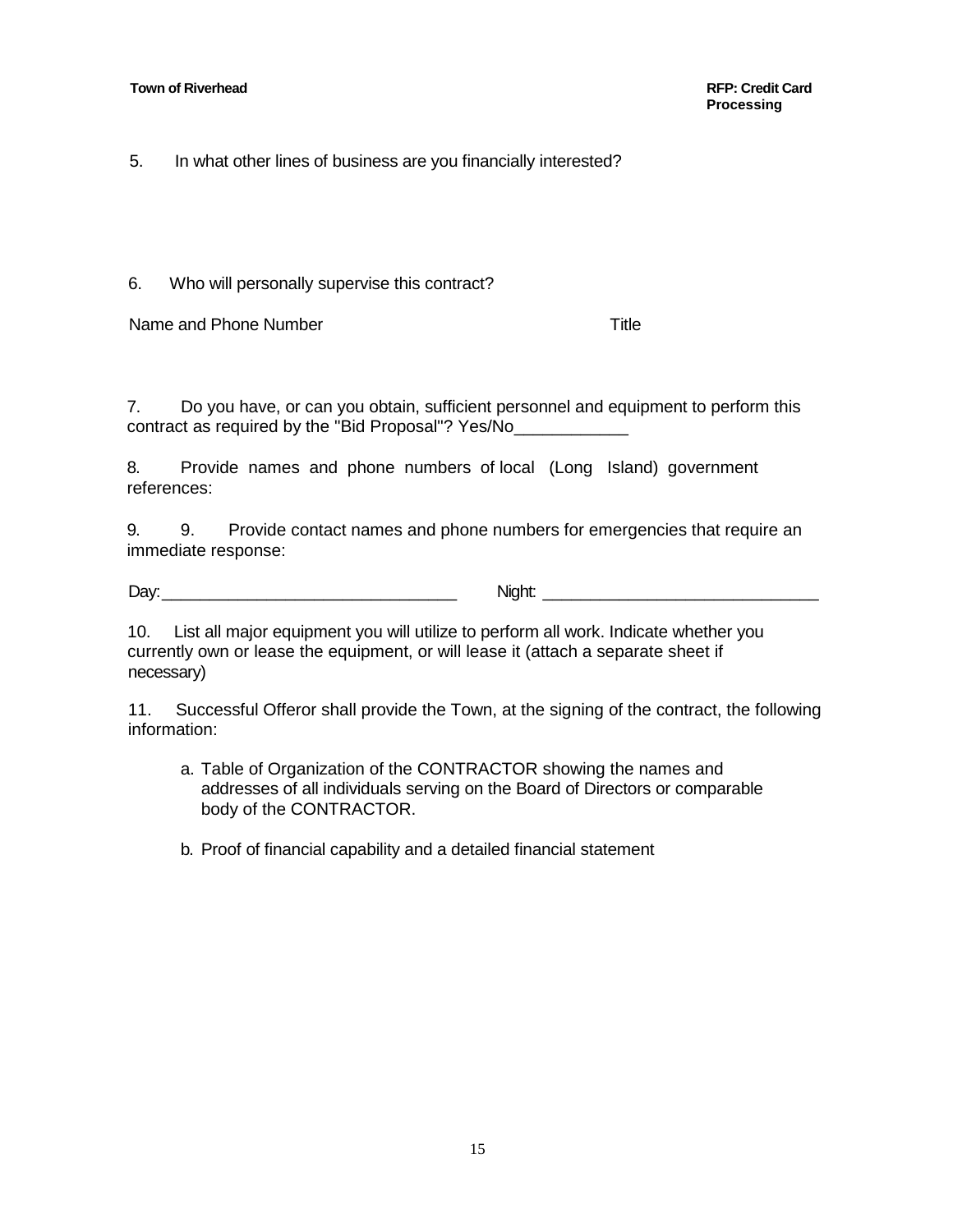| <b>Town of Riverhead</b>                                                         | <b>RFP: Credit Card</b><br><b>Processing</b> |
|----------------------------------------------------------------------------------|----------------------------------------------|
| Section D.                                                                       |                                              |
| ('Delete phrases that are not applicable)                                        |                                              |
| the '(applicant herein),                                                         |                                              |
| (an officer or agent of the corporate applicant) namely its ____________________ | list).                                       |
| corporate interest) (swears) or (affirms) under the penalties of perjury that:   |                                              |
| 1.<br>The following persons have a direct or indirect interest in this bid:      |                                              |

| <b>NAME</b> | <b>ADDRESS</b> | DATE OF BIRTH |
|-------------|----------------|---------------|
|             |                |               |

(In case of corporations, all officers of the corporation and stockholders owning more than 5% of the corporate stock must be listed. Attach an additional sheet, if necessary).

2. The following person(s) listed immediately above are related by blood or marriage to an officer or employee of the OWNER. Attach an additional sheet, if necessary.

NAME RELATIONSHIP NAME/POSITION OF EMPLOYEE/OFFICER

False statements made herein are punishable as a Class A misdemeanor pursuant to 210.45 of the Penal Law.

Legal Name of Person/Firm/Corporation

By: \_\_\_\_\_\_\_\_\_\_\_\_\_\_\_\_\_\_\_\_\_\_\_\_\_\_\_\_\_\_